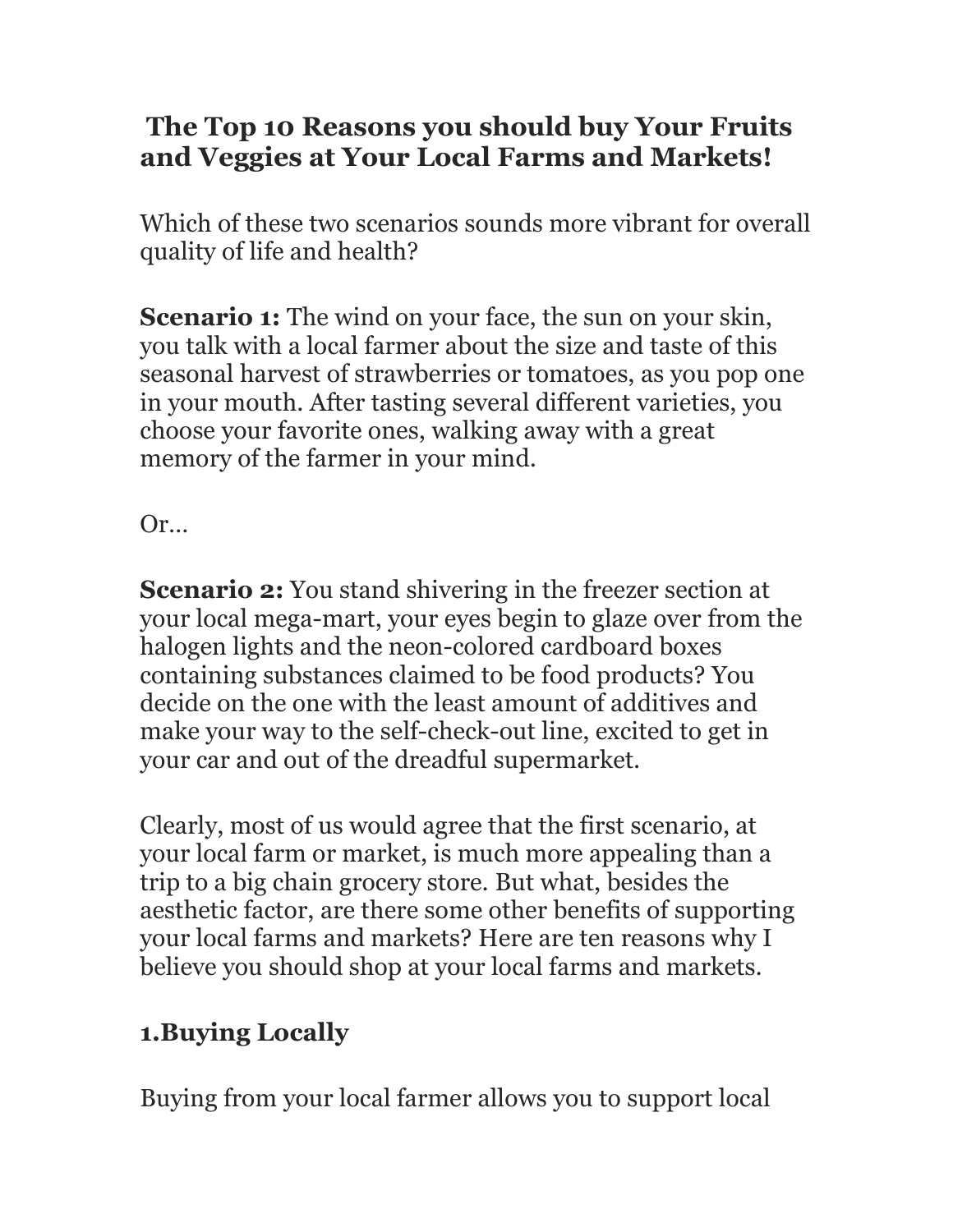agriculture. This means that the food you are eating comes from nearby, and does not require us to waste lots of energy and petroleum to ship the food halfway around the world. You are eating food in your own environment, where it has perfectly-created nutrients for your specific climate and region. You are also supporting the environment by reducing the usage of fossil fuels.

# 2. Cheaper Organic Fruits & Veggies

You can find a variety of fresh, organic produce at more affordable prices than in a supermarket. There are also many farmers that carry products that are not technically "organic," (as this is a costly and often beurocratic-heavy process), but have many low-priced foods that are pesticide and herbicide free. The advantage at your local farms and markets are that you can actually talk to the farmer, learn about their methods, and then decide for yourself and in most cases they will allow you to come and visit their farm.

# 3. Supporting Your Local Economy & Farmers

You are supporting human beings and the local economy, not massive agribusiness GMO food conglomerates. Not only will your money be staying in your area, but you will happily please the farmer that worked to grow that food. To add, your belly will remember the farmer's smile as they handed you that juicy delicious strawberry.

# 4. Eat Seasonally

By shopping at the your local farms and markets, you will eat seasonally, fresh and ripe. This is another great way to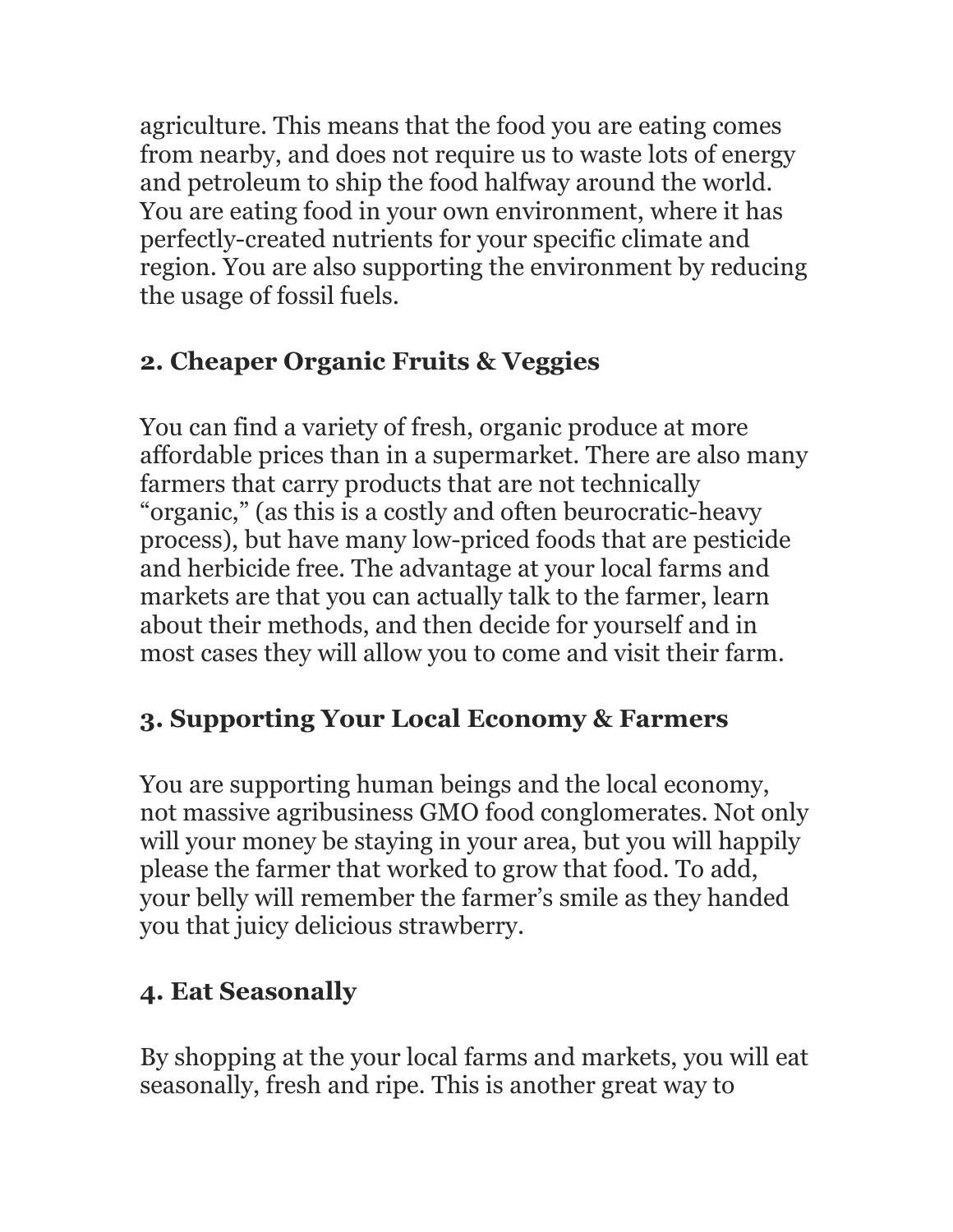increase your overall health. Supermarkets offer too much variety and the food is picked before it has ripened decreasing the vitality. The body does not need to be eating imported pineapple in the dead of a Montana winter!

## 5. Safer Foods

Food from your local farms and markets are generally safer. Remember the recent outbreaks of E. Coli in bagged spinach? These things happen mostly in large industrial settings, where business-men work to mass produce food, preserve it and bag it in mass amounts.

## 6. Fresher Fruits & Veggies

The food from your local farms and markets are quite frankly, fresher. Because it was grown locally, there is a good chance that the apple you buy from the farmer was picked a few days ago or even that day. This is virtually impossible in a big supermarket.

# 7. Great Variety

There are usually an amazing variety of fruits and veggies at your local farms and markets. Each farmer may have his own method for growing tomatoes or peppers. This is something that never happens at a grocery store.

### 8. Better Taste

There is no doubt that locally grown foods just simply taste better. You will never be able to eat a carrot from the grocery store again!